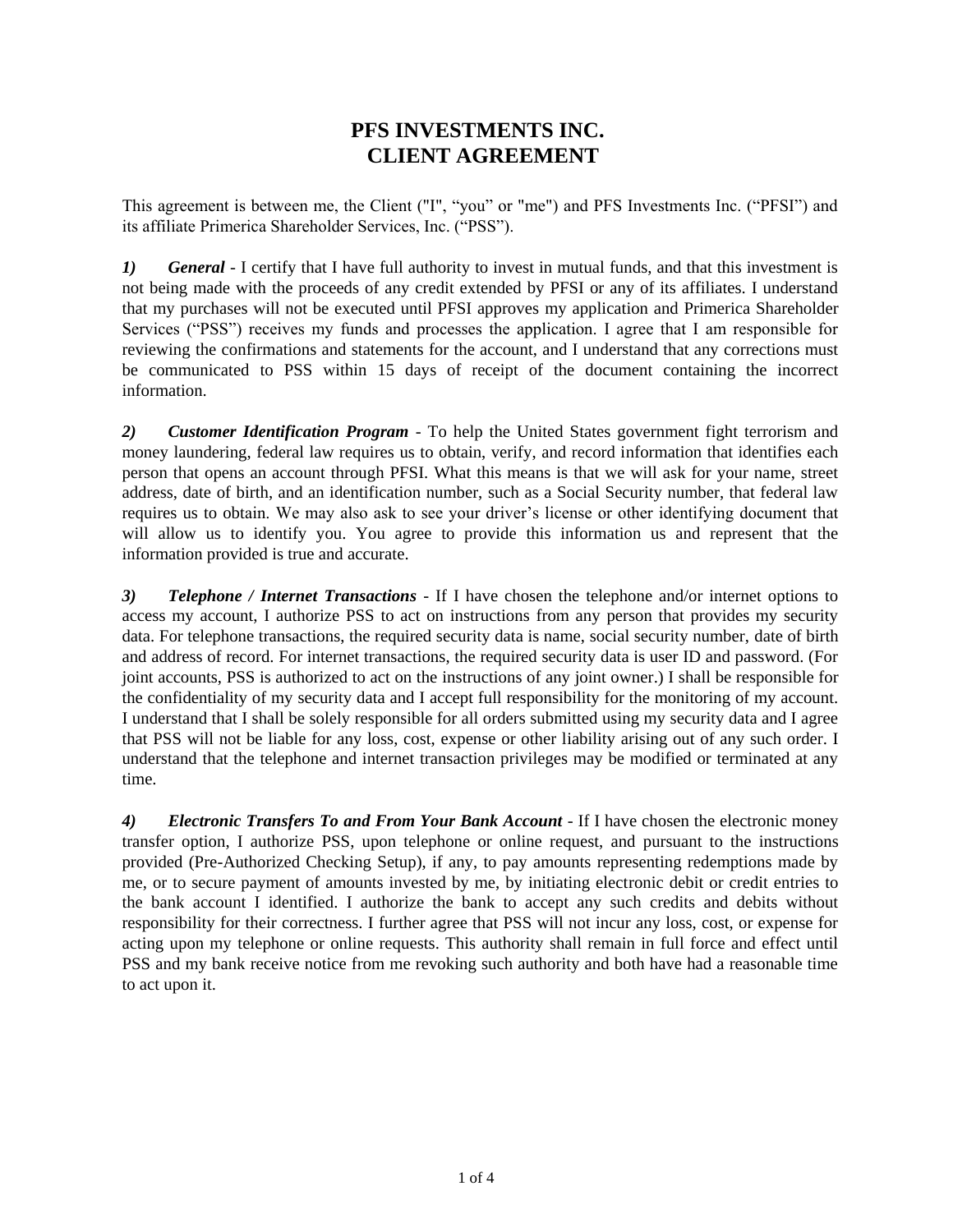*5) Consent to Electronic Delivery* - If I consented to electronic delivery, I agree to receive all documents, including all account statements, documents, agreements and disclosures relating to my account, and all other disclosures, documents and information required by law or as may be provided in connection with my account by electronic delivery to my email address that I have provided to PFSI. I acknowledge and confirm that I am able to receive electronic communications and access information electronically through the internet. I acknowledge that I will not receive paper copies of any information provided electronically, unless specifically requested. I agree that if PFSI or its affiliate PSS send me an electronic communication but I do not receive it because my primary email address on file is incorrect, out of date, blocked by my service provider, or I am otherwise unable to receive electronic communications, PFSI and PSS will be deemed to have provided the communication to me. I understand that: (i) it is my responsibility to ensure that my account records include a current email address; (ii) information contained on the documents transmitted electronically may include personal information; (iii) I have the right to withdraw consent by contacting PSS at (800) 544-5445; (iv) this consent shall remain in force until withdrawn; (v) electronic delivery may include receipt by email of notification of the availability of account-related disclosures, documents and information online at [www.shareholder.primerica.com o](http://www.shareholder.primerica.com/)r by email attachment; and (vi) there may be potential costs associated with electronic delivery, such as on-line charges.

*6) Consent to E-Notification for Tax Forms* - If I have consented to using the Primerica Shareholder Services E-Notification service for Tax Forms, instead of receiving my tax forms by regular mail. I agree to receive Tax Forms online through secure access to my account at [www.shareholder.primerica.com.](http://www.shareholder.primerica.com/) I consent to receive electronic notification at the email address I have provided to PFS Investments when Tax Forms become available. I acknowledge and confirm that I am able to receive electronic communications and access information electronically through the internet. I acknowledge that I will not receive paper copies of my tax forms, unless specifically requested. I understand that: (i) electronic notification of the availability of my tax forms will continue until I optout of this service or until I receive notice from Primerica Shareholder Services; (ii) I may choose to discontinue this service at any time, free of charge, and resume the receipt of printed tax forms by regular mail by updating my selection options; (iii) I may update my selection options by accessing my account on the Primerica Shareholder Account Manager website, by submitting an E-Delivery & E-Notification Change Form which can be printed from the Primerica Shareholder Account Manager website Forms screen, or by calling Primerica at  $(800)$  544-5445 to request a form which I can then complete and submit to the address noted; (iv) that enrollment in the Primerica Shareholder Services Tax Form e-notification service requires that my personal computer is equipped with appropriate browser software, such as Microsoft Internet Explorer or the equivalent, e-mail access through e-mail software or a web-based e-mail provider, and Internet access; (v) that should I wish to print documents that have been delivered electronically; I must have a printer as well; (vi) that in order to view my tax forms, I must have Adobe Acrobat viewer software, which is available for download, free of charge, from www.adobe.com; (vii) that although Primerica Shareholder Services provides the Tax Form enotification service free of charge, there may be costs associated with electronic access to the documents, such as usage charges from Internet access providers and telephone companies, and these costs are my responsibility; (viii) that I will be notified by e-mail when my tax forms are ready to be viewed on-line; (ix) I may request a paper copy of my documents free of charge by calling Primerica Shareholder Services at (800) 544-5445.

*7) Allocation Optimizer* - If I have chosen the semi-annual rebalance account option, I authorize PSS to exchange any and all shares held in my account for the purposes of maintaining the asset allocation I have selected; and I acknowledge and agree to the following terms and conditions. Automatic Rebalancing is limited to accounts consisting of 3 to 14 funds from within the same fund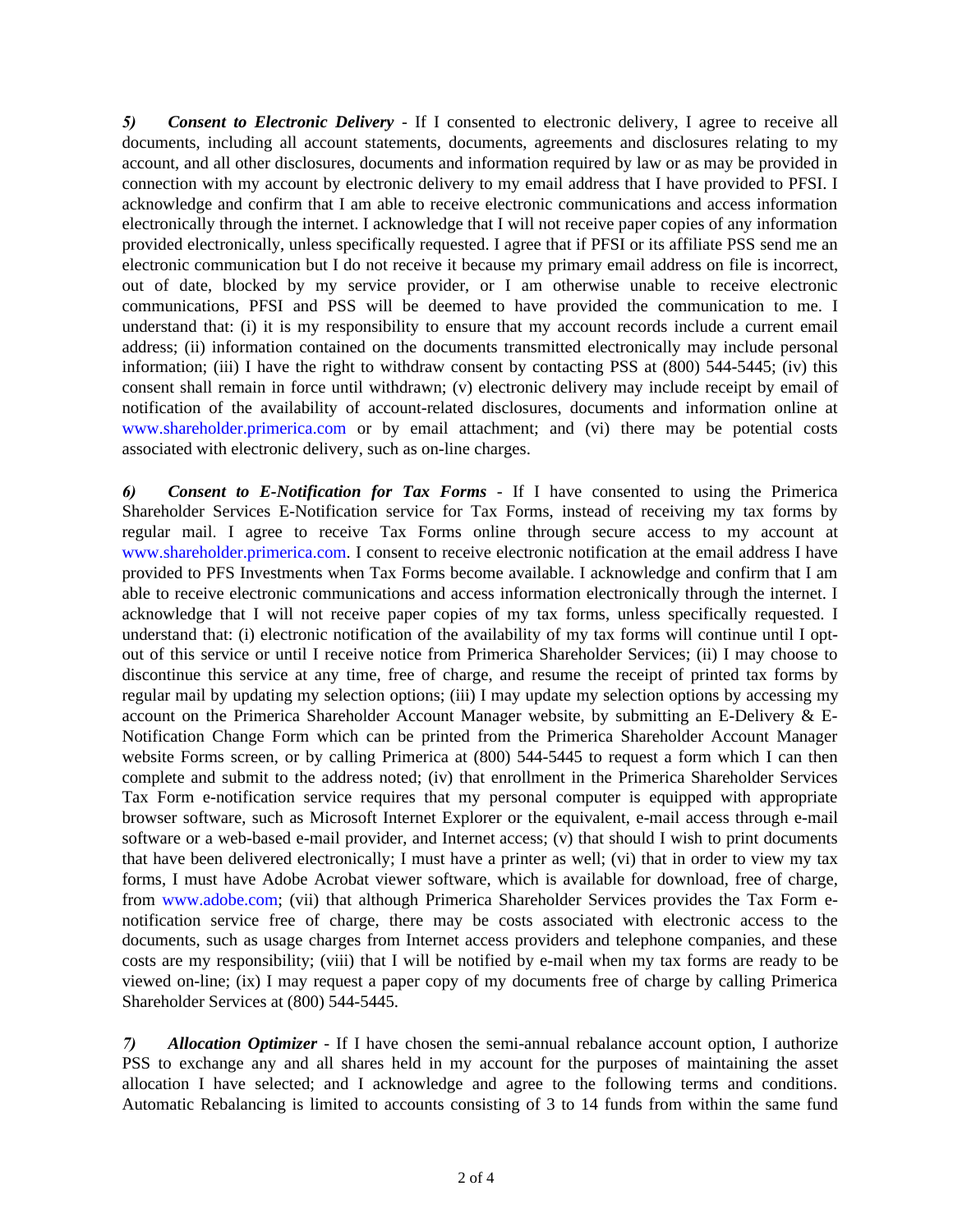family. There is a \$10,000 minimum initial investment, and all funds must be held in Class A shares. Automatic Rebalancing will occur only if, on the date the account is reviewed, PSS determines that the value of one or more of the funds in my account varies by at least 3% from the designated asset allocation percentage, with a minimum of \$75.00. Automatic Rebalancing will not occur if the total account value is less than \$5,000 on the rebalancing date. If any fund held in my account is closed to new purchases or merges into another fund, PSS will terminate the Automatic Rebalancing Program for my account. I understand that PSS reserves the right to modify or terminate the Automatic Rebalancing Program at any time without prior notice. I further agree that PSS is not liable for any loss, expense or other liability arising out of the exchanges within my account made in connection with Rebalancing Program. Participation in the Program requires consent to electronic delivery.

*8) Custodial Agreement and Disclosure Statements* - If this is an IRA account, I certify that I have received and read the appropriate Custodial Account Agreement and Disclosure Statement (Traditional IRA - 530A; Roth IRA-5305-RA; SEP IRA-Prototype Document; Simple IRA-5305-SA) and agree to their terms and custodial fees. (If this is a 403(b)(7) account, I have received and read the TSA Custodial Account Agreement.) In the event I make any rollover contributions to this account, I hereby elect to treat those contributions as rollover contributions pursuant to IRS Regulations. This plan shall be deemed to have been accepted by the Custodian on the date that the account is established.

*9) State Escheat Laws* - I understand that pursuant to state escheat laws my shares are subject to forfeiture if no activity occurs in the account within the time period specified by law. I understand that such transfers can usually be avoided if I contact PSS regarding my account at least once per year.

*10) Federal and State Withholding* - If you elect Federal Tax Withholding on distributions and you reside in a state that requires mandatory state tax withholding, state tax withholding will also apply to any distributions, including systematic withdrawals. The state tax withholding rate is based on your resident state's requirements. If you reside in a state that allows voluntary state income tax withholding, you may choose to have state income tax withheld whether you have federal income tax withheld, or not.

11) *Substitute Form W-9 / Request for Taxpayer Identification Number - I certify under penalties of* perjury (1) that the Social Security Numbers provided on the electronic application are the correct Taxpayer Identification Numbers, (2) that I am not subject to backup withholding either because I have not been notified by the Internal Revenue Service (IRS) that I am subject to backup withholding as a result of a failure to report all interest or dividends, or the IRS has notified me that I am no longer subject to backup withholding, (3) that I am a U.S. person (including a U.S. resident alien), and (4) The FATCA code(s) entered on this form (if any) indicating that I am exempt from FATCA reporting is correct. Note - if you have been notified by the IRS that you are subject to backup withholding, then you must cross out item (2) above. The IRS does not require your consent to any provision of this document other than the certifications required to avoid backup withholding.

## *12)* **IMPORTANT INFORMATION REGARDING THE PREDISPUTE ARBITRATION AGREEMENT** - **This agreement contains a predispute arbitration clause. You agree with PFSI and its affiliate Primerica Shareholder Services, Inc. (collectively "PFS") asfollows:**

**(A) All parties to this agreement are giving up the right to sue each other in court, including the right to a trial by jury, except as provided by the rules of the arbitration forum in which a claim is filed.**